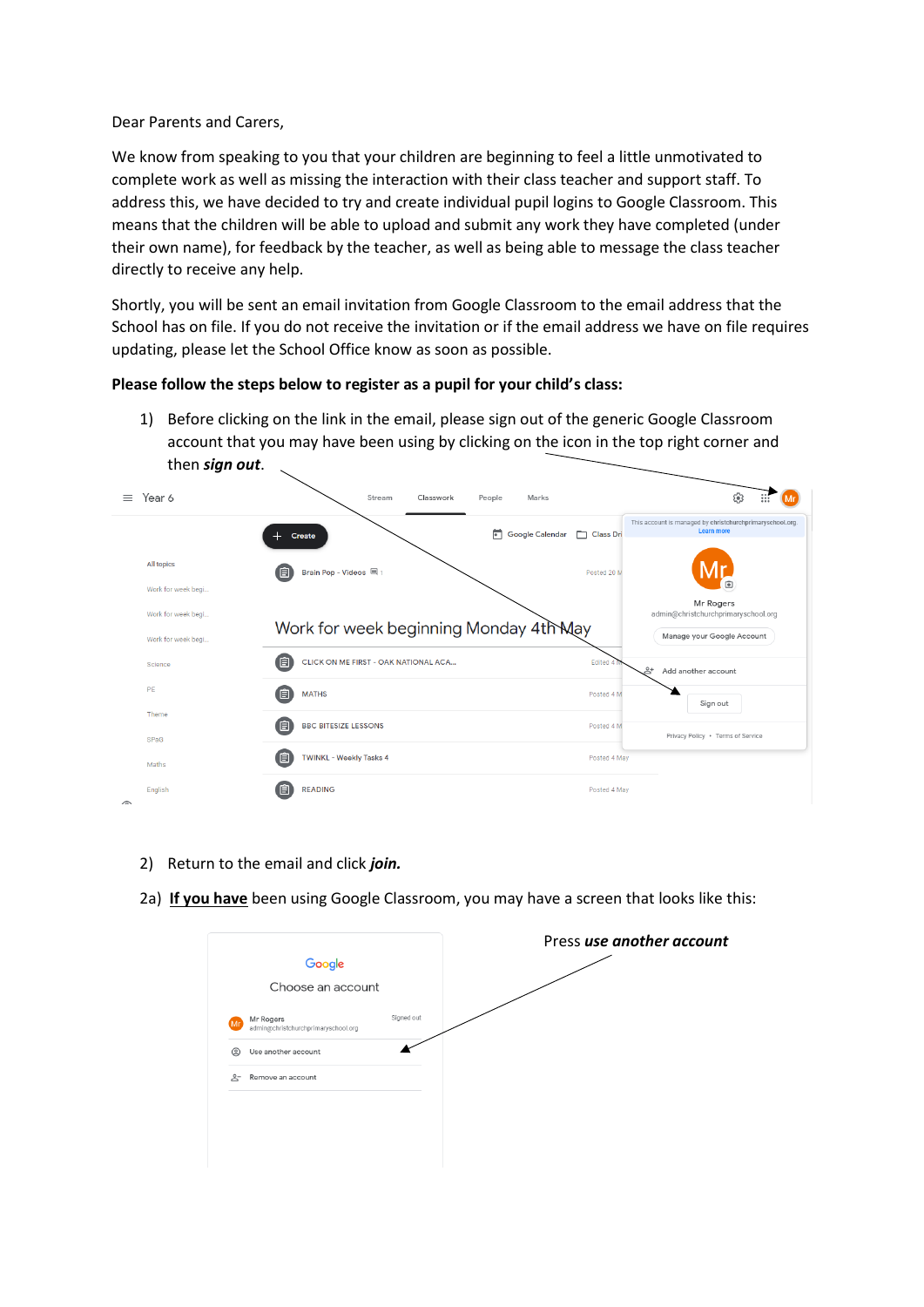2b) **If you have not** been using Google Classroom, you will have a screen that looks like this:

| Google<br>Sign in<br>Use your Google Account                                 |  |  |  |
|------------------------------------------------------------------------------|--|--|--|
|                                                                              |  |  |  |
|                                                                              |  |  |  |
| Email or phone                                                               |  |  |  |
| <b>Forgot email?</b>                                                         |  |  |  |
| Not your computer? Use Guest mode to sign in privately.<br><b>Learn more</b> |  |  |  |
| <b>Next</b><br>Create account                                                |  |  |  |

3) Press *create account* and *for myself*

|                                     | Google<br>Signin                                        |
|-------------------------------------|---------------------------------------------------------|
|                                     |                                                         |
|                                     | Use your Google Account                                 |
| Email or phone                      |                                                         |
| <b>Forgot email?</b>                |                                                         |
| <b>Learn more</b>                   | Not your computer? Use Guest mode to sign in privately. |
|                                     | <b>Next</b>                                             |
|                                     |                                                         |
| <b>Create account</b><br>For myself |                                                         |

4) Press *use my current email address instead*

| Google                                                                         |                                                           |             |                                                |
|--------------------------------------------------------------------------------|-----------------------------------------------------------|-------------|------------------------------------------------|
|                                                                                | Create your Google Account,                               |             |                                                |
| First name                                                                     | Last nam                                                  |             |                                                |
| Username                                                                       |                                                           | @qmail.com  |                                                |
| You can use letters, numbers & periods<br>Use my current email address instead |                                                           |             | ÏБ.                                            |
| Password                                                                       | Confirm                                                   | Ø           |                                                |
| symbols                                                                        | Use 8 or more characters with a mix of letters, numbers & |             | One account. All of Google<br>working for you. |
| Sign in instead                                                                |                                                           | <b>Next</b> |                                                |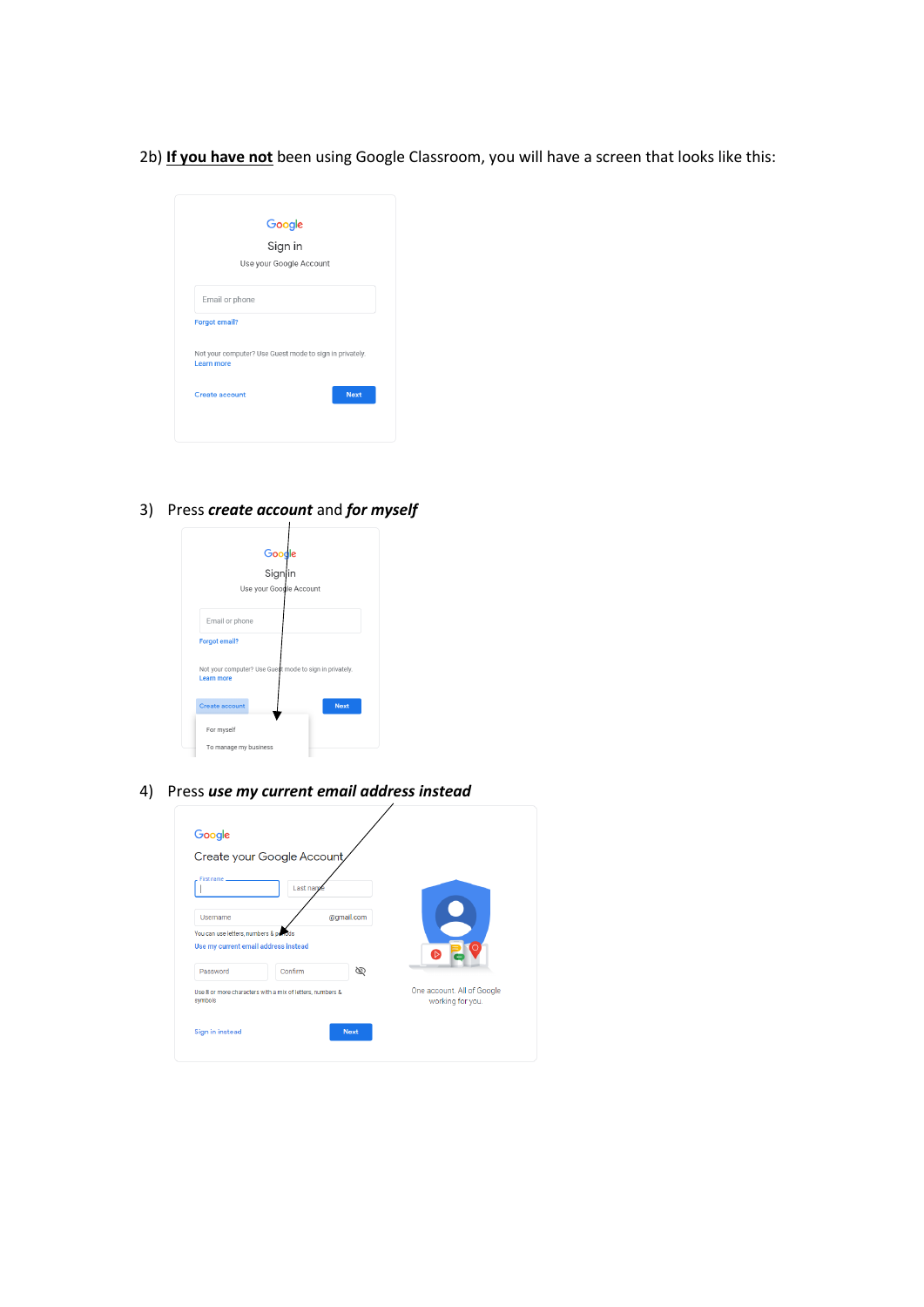5) Complete the details using your *child's first name and last name* **and ensure you use the email address that you received the invitation on.** Create a password and press *Next.* 

| Google                                                                                       |           |             |                                                |
|----------------------------------------------------------------------------------------------|-----------|-------------|------------------------------------------------|
| Create your Google Account                                                                   |           |             |                                                |
| First name                                                                                   | Last name |             |                                                |
| Your email address                                                                           |           |             |                                                |
| You'll need to confirm that this email belongs to you.<br>Create a new Gmail address instead |           |             | $\triangleright$                               |
| Password                                                                                     | Confirm   | Ø           |                                                |
| Use 8 or more characters with a mix of letters, numbers &<br>symbols                         |           |             | One account. All of Google<br>working for you. |
| Sign in instead                                                                              |           | <b>Next</b> |                                                |

6) You will be sent a verification code to the email address registered. Please login to your email address and copy the verification code into this box. Then press *Verify.*

If

## Google Verify your email address

Enter the verification code we sent to *Your email address* you don't see it, check your spam folder.

| Enter code -<br>÷ |               |
|-------------------|---------------|
|                   |               |
| <b>Back</b>       | <b>Verify</b> |

7) A phone number **is not required** but please enter **YOUR** date of birth and gender. Press *Next*.

| Google             |                                                                    |      |                                   |
|--------------------|--------------------------------------------------------------------|------|-----------------------------------|
|                    | Welcome to Google                                                  |      |                                   |
| @                  |                                                                    |      |                                   |
|                    | Your email address<br>Phone number (optional) _                    |      |                                   |
| 꾦                  |                                                                    |      |                                   |
| others             | We'll use your number for account security. It won't be visible to |      | ****                              |
| Day                | Month<br>$\overline{\phantom{a}}$                                  | Year |                                   |
| Your date of birth |                                                                    |      | Your personal info is private and |
|                    |                                                                    | ⇁    | safe                              |